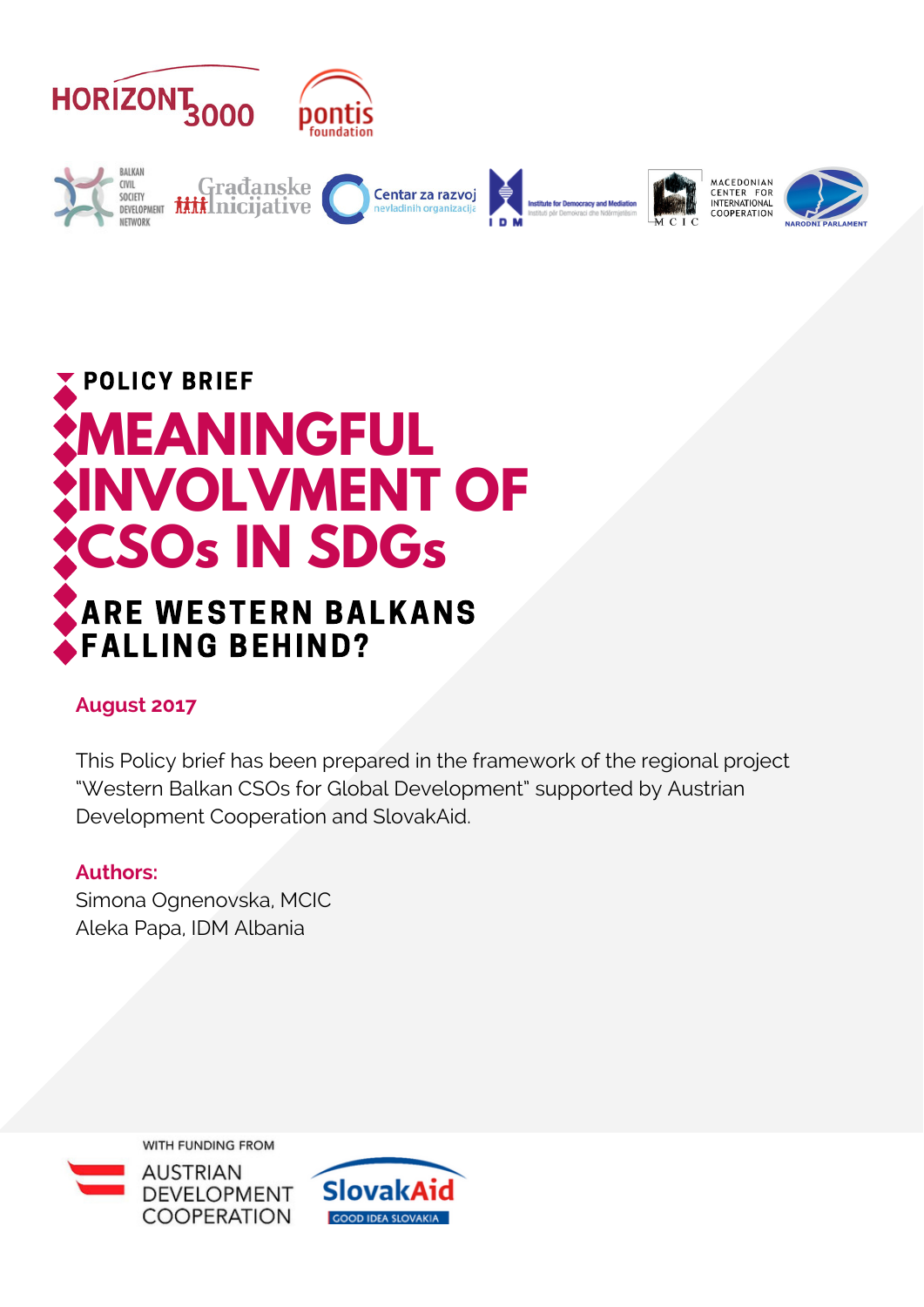#### **Introduction**

Sustainable Development Goals (SDGs) have come into effect since January 2016. Focusing on both developing and developed countries and tackling the issues of development, environment, human rights, security and social justice as inter-connected and indivisible, they have brought about a growing momentum towards upholding development and integrating it within good governance efforts.

In this context, it is worthwhile to look at the SDGs from the more regional perspective of the Western Balkans (Albania, Bosnia and Herzegovina, Kosovo, Macedonia, Montenegro, and Serbia), given that the region shares similar political and structural socio-economic challenges. However, this extremely ambitious programme, with 17 goals and 169 targets cannot be attained and implemented by national governments alone; it requires growing partnerships between governments, civil society organizations (CSOs), the private sector and academia. For that reason, the discussion of the roles and responsibilities that different stakeholders should take remains critical.

CSOsin the region through their role and work in articulating the needs of their constituents, providing service-delivery, being agents of accountability and promoting good governance practices, have a fundamental role to play in advancing the SDGs. Moreover, these goals provide a reversal of emphasis in the direction of localization – with implementation and accountability happening at the local, national and regional level.

A review of MDG-related (Millennium Development Goals) implementation practices across the region<sup>i</sup> reveals that international CSOs focused more on the MDGs as compared to CSOs working on a local level. The question then arises as to if these new set of goals – that provide ample opportunities for dialogue and multi-stakeholder participationii – will propel a shift from this *business as usual* path towards a more meaningful involvement of CSOs in the region in localizing the SDGs; since in order to begin a bottom-up process of transforming the goals into local realities, the SDGs need to be owned by individuals, communities and the civil sector.

The aim of this policy brief is to expose the current situation of CSOs involvement in localizing SDGs across the region in order to advocate for a meaningful involvement of civil society in the process.<sup>iii</sup>

#### **Relevance of SDGs for the Western Balkans**

European Integration is the main driver of political reform in the region.<sup> $iv$ </sup> All countries, with the exception of Kosovo, have reached upper-middle income status but overcoming the "middle-income trap" is a long-term strategic policy challenge. As the 2007-2008 financial crisis revealed, growth in the Western Balkans – in contrast to progress in economic reform – is predominantly driven by unsustainable capital inflows and liquidity. As a result, income convergence to European economies is lagging behind; GDP per capita in the region (adjusted for PPP) is roughly one-third that of Southern EU members and only a quarter of richest members in Western Europe.<sup>vi</sup>

Economic growth has not converted to increased well-being across all income groups (as measured using the Gini coefficient). Furthermore, although the financial crisis impacted the region to a lesser degree, it still brought an increase in poverty, with Albania and Montenegro seeing the sharpest rise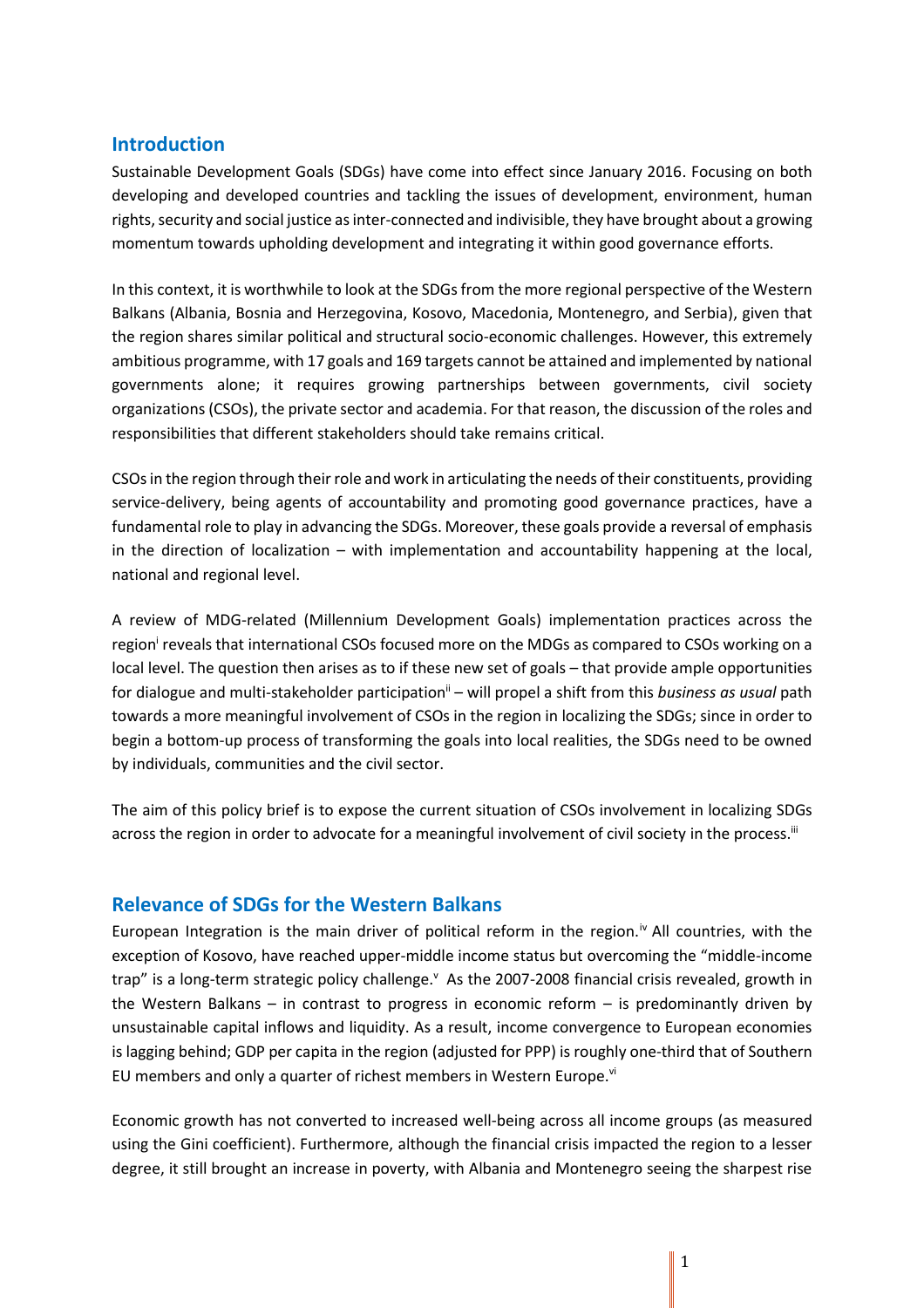in poverty.<sup>vii</sup> Inequalities continue to adversely hinder the enjoyment of basic healthcare, education, and social protection. Severe disparities affect especially access of minority populations such as Roma and Egyptians, persons with disabilities and other minorities or socially vulnerable groups.<sup>viii</sup> Progress towards gender equality has been slow; in almost all countries of the region women have not reached at least 30% participation in decision-making levels, gender pay gap remains at around 20%, female entrepreneurs represent below 10% of the total, and domestic violence is high. ix Moreover, discrimination towards vulnerable groups, in general, remains a serious issue.

**Box 1.** Sustainable Development Goals

**Goal 1.** End poverty in all its forms everywhere **Goal 2.** End hunger, achieve food security and improved nutrition and promote sustainable agriculture **Goal 3**. Ensure healthy lives and promote well-being for all at all ages **Goal 4.** Ensure inclusive and equitable quality education and promote lifelong learning opportunities for all **Goal 5.** Achieve gender equality and empower all women and girls **Goal 6.** Ensure availability and sustainable management of water and sanitation for all **Goal 7.** Ensure access to affordable, reliable, sustainable and modern energy for all **Goal 8.** Promote sustained, inclusive and sustainable economic growth, full and productive employment and decent work for all **Goal 9.** Build resilient infrastructure, promote inclusive and sustainable industrialization and foster innovation **Goal 10.** Reduce inequality within and among countries **Goal 11.** Make cities and human settlements inclusive, safe, resilient and sustainable **Goal 12.** Ensure sustainable consumption and production patterns **Goal 13.** Take urgent action to combat climate change and its impacts **Goal 14**. Conserve and sustainably use the oceans, seas and marine resources for sustainable development **Goal 15**. Protect, restore and promote sustainable use of terrestrial ecosystems, sustainably manage forests, combat desertification, and halt and reverse land degradation and halt biodiversity loss **Goal 16.** Promote peaceful and inclusive societies for sustainable development, provide access to justice for all and build effective, accountable and inclusive institutions at all levels **Goal 17.** Strengthen the means of implementation and revitalize the Global Partnership for Sustainable Development

Due to declining birth rates and high emigration, almost the entire region is faced with aging and shrinking population.<sup>x</sup> Low employment rates and high long-term unemployment are a salient feature of the labor markets of the region, reflecting underlying structural job challenges.  $x_i$  In 2016, unemployment rates averaged from 17.1% in Serbia to 25.4% in Bosnia and Herzegovina. Youth unemployment and the quality of employment are a particular challenge. Besides, informal sector activities are a prominent feature of the economies of the region.<sup>xii</sup>

Democratic governance and rule of law continues to be an area where the Western Balkans region lags behind – with new worrying trends of political polarization, populist authoritarianism, and declining media freedom emerging in recent times. The average "Democracy Score" (as measured by Freedom House) has been steadily declining in the region since 2010, xill and corruption remains widespread and is deeply rooted in society.<sup>xiv</sup> Likewise, the global trend of shrinking civic space has manifested itself across the region, too.<sup>xv</sup>

In this regional context, Agenda 2030 represents a powerful lever with a common vision on the way to supporting and advancing sustainable development, reconciliation and human security across the Western Balkans. In contrast to MDGs, SDGs are more inclusive and rooted in human rights standards, presenting ample opportunities for local action and local partnerships.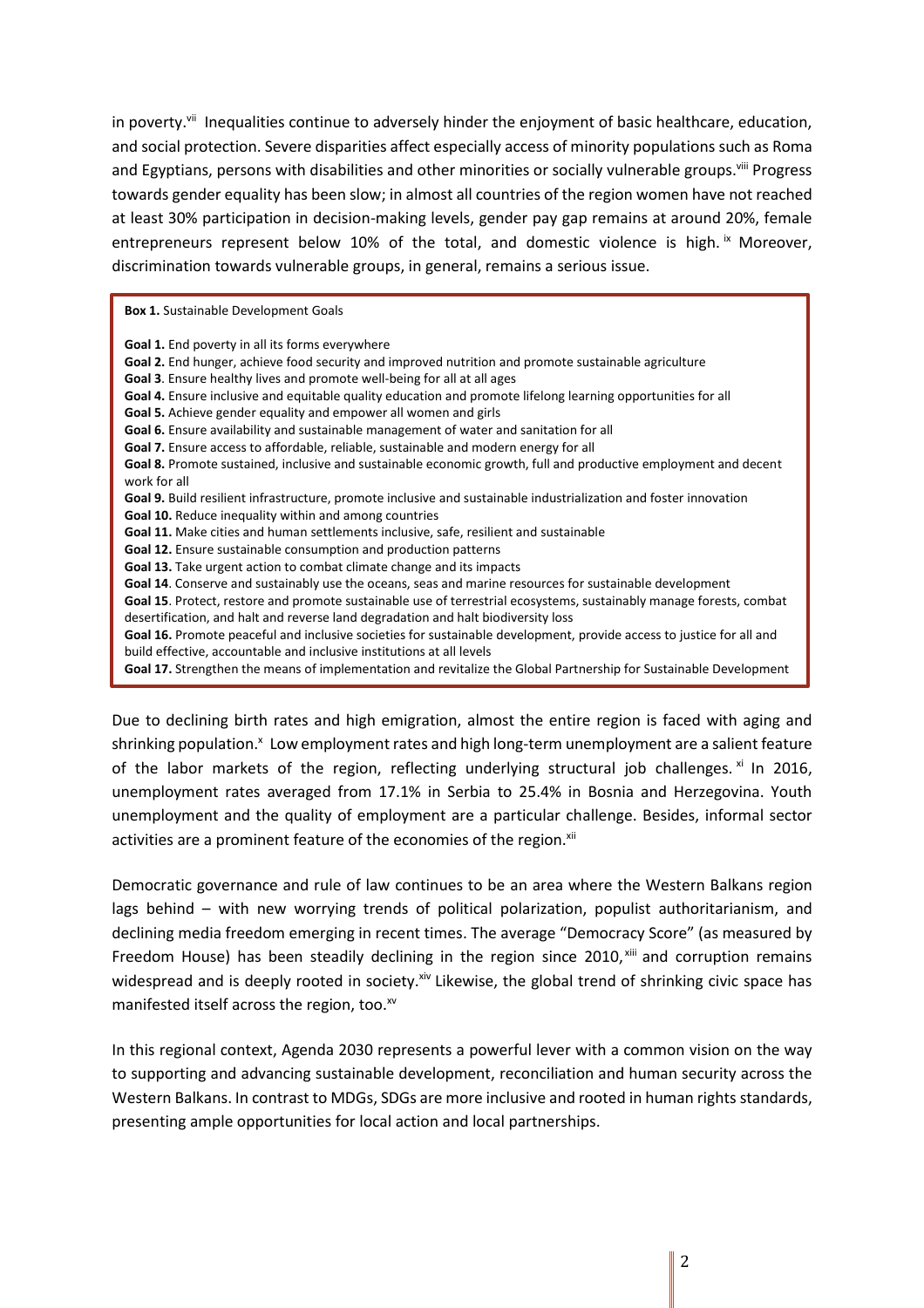## **Framework for the Implementation of Agenda 2030**

Following the adoption of "2030 Agenda for Sustainable Development" xvi at the UN Sustainable Development Summit in September 2015, UN member states started the process of implementing SDGs from 1 January 2016.

Implementation represents a political commitment by UN member states that is not legally binding. However, Agenda 2030 outlines SDGs accompanying targets along with important elements on the Means of Implementation and Follow-up Review. There are several parts to this process.

First, there is no one-size-fits-all approach to implementation. Even though Agenda 2030 gives a universally accepted policy relevant framework, national governments ought to take ownership and lead its implementation in different ways, hinging on their national contexts and establishing their frameworks for the achievement of the 17 Goals.

Second, whatever approach chosen, multi-stakeholder partnerships are recognized as a critical component of this process and likewise all stakeholders, *civil society included*, should contribute to the realization of the Agenda 2030. Additionally, in support to national efforts, implementation is based on the concept of a global partnership characterized by shared responsibility, mutual accountability and engagement.

Third, sustainable development strategies for implementing the Agenda 2030 expect adequate and resource mobilization and novel financing strategies. To this end, Agenda 2030 is complemented by the Addis Ababa Action Agenda xvii out of the Third International Conference on Financing for Development, which provides concrete policies and actions to support the implementation of the Agenda.

Fourth, follow-up and monitoring/review mechanisms are included to ensure progress given that the agreed time frame to accomplish the SDGs is 15 years. At the national level, individual member states have the principal obligation to follow-up and monitor the progress in implementing the goals; they have to develop their own indicators to assist in monitoring progress made on the goals and targets. At the global level, the Agenda will be monitored and reviewed using a set of global indicators, developed by the Inter Agency and Expert Group on SDG Indicators (IAEIS-SDGs). XVIII To inform the follow-up and review process, the Secretary General and UN System prepares an annual SDG Progress Report based on the global indicator framework, data from national statistical systems and information collected at the regional level.

Additionally, a High-Level Political Forum (HLPF) on Sustainable Development was established in June 2013 to serve as the main forum for development issues. HLPF oversees the monitoring and review progress at regular intervals. xix As part of the review process, governments have already started conducting Voluntary National Reviews (VNRs) on their progress in implementing the SDGs, which are "state-led…and should provide a platform for partnerships, including *through participation of major groups and other stakeholders*". xx From the Western Balkan countries, only Montenegro has presented its VNRs in 2016; and as of June 2017, there are no other countries in the region signed on to deliver VNRs at the 2017 or 2018 HLPF<sup>xxi</sup>.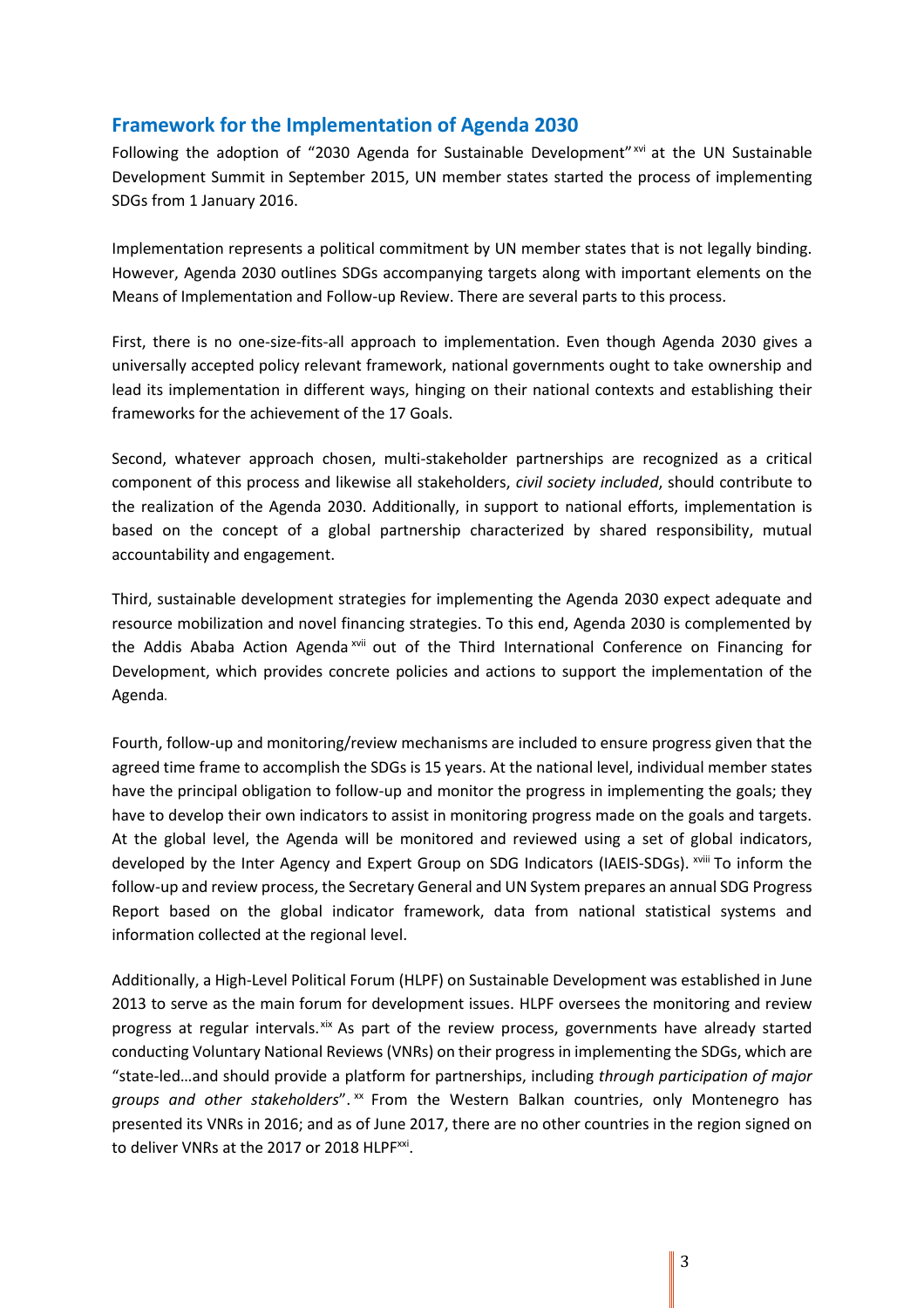With regard to EU's approach in achieving the 2030 Agenda, the European Commission (EC) has released a series of communications that outline its approach in achieving SDGs in Europe.<sup>xxii</sup> The Communication "Next steps for a sustainable European future: European action for sustainability" describes how the EC's ten political priorities contribute to implementing the 2030 Agenda through two work streams: mainstreaming the SDGs in European policy frameworks and current Commission priorities, assessing current progress and identifying relevant sustainability concerns; and reflecting on further developing the EU's longer term vision and sectoral policies after 2020.

#### **Localization of SDGs in the Western Balkans**

As Agenda 2030 is tracing the path to sustainable development, it appears that the Western Balkans are not falling too far behind – at least, as regards initial steps undertaken to implement SDGs.

Preparatory steps to integrate and align the SDGs in existing national strategies have taken place in almost all Western Balkan countries. All countries, except for Serbia<sup>xxiii</sup>, have noted progress towards mainstreaming the SDGs in their national strategies on development. Namely, in Albania, Kosovo and Montenegro, the process has started, while in Macedonia and Bosnia and Herzegovina, a gap analysis on the alignment of the national legislation has been prepared.

UNDP, as well as all other UN agencies, are also leading the process. All the countries, except for Kosovo, have signed different strategic documents with the UN regarding the partnership and cooperation for the SDGs<sup>xxiv</sup> For Kosovo, UN has designed a similar modality<sup>xxv</sup>. The strategic documents bear different names and cover different periods, and each country has signed between 3 to 5 key areas: good governance, social cohesion, environment and climate change, economic growth and employment. Some specific areas include: gender equality and the empowerment of women for Macedonia and Bosnia and Herzegovina, and culture and development for Serbia.

| <b>Albania</b>                                    | Kosovo                      | Macedonia                                          | Serbia                                                                               | <b>BiH</b>                                                         | Montenegro                         |
|---------------------------------------------------|-----------------------------|----------------------------------------------------|--------------------------------------------------------------------------------------|--------------------------------------------------------------------|------------------------------------|
| 1. Governance<br>and Rule of<br>Law               | 1.Rule of Law               | 1.Employment                                       | 1.Governance<br>and Rule of<br>Law                                                   | 1.Rule of law<br>and human<br>security                             | 1.Democratic<br>governance         |
| 2.Social<br>Cohesion                              | 2.Social<br>Inclusion       | 2.Good<br>governance                               | 2.Social and<br>Human<br>Resources<br>Development                                    | 2.Sustainable<br>and equitable<br>development<br>and<br>employment | 2.Social<br>Inclusion              |
| 3.Economic<br>Growth, Labor<br>and<br>Agriculture | 3.Environment<br>and health | 3.Social<br>inclusion                              | 3.Economic<br>Development,<br>Growth, and<br>Employment                              | 3.Social<br>inclusion                                              | 3. Environmental<br>Sustainability |
| 4.Environment<br>and Climate<br>Change            |                             | 4.Environmental<br>sustainability<br>5.Gender      | 4.Environment,<br>Climate<br>Change and<br>Resilient<br>Communities<br>5.Culture and | 4.The<br>empowerment<br>of women                                   | 4.Economic<br>governance           |
| 108,9 mil USD                                     | 33 mil USD                  | 120,9 mil USD                                      | 169,7 mil USD                                                                        | 264,5 mil USD                                                      | 55,6 mil USD                       |
| 70.9 mil USD                                      | 15.5 mil USD                | 81,2 mil USD                                       | 93.1 mil USD                                                                         | 131, 1 mil USD                                                     | 35.9 mil USD                       |
| 2017-2021                                         | 2016-2020                   | 2016-2020                                          | 2016-2020                                                                            | 2015-2019                                                          | 2017-2021                          |
|                                                   |                             | <b>Table 1.</b> Strategic documents signed with ON | equality                                                                             | Development                                                        |                                    |

**Table 1.** Strategic documents signed with UN

*Sources:* Respective agreements with UN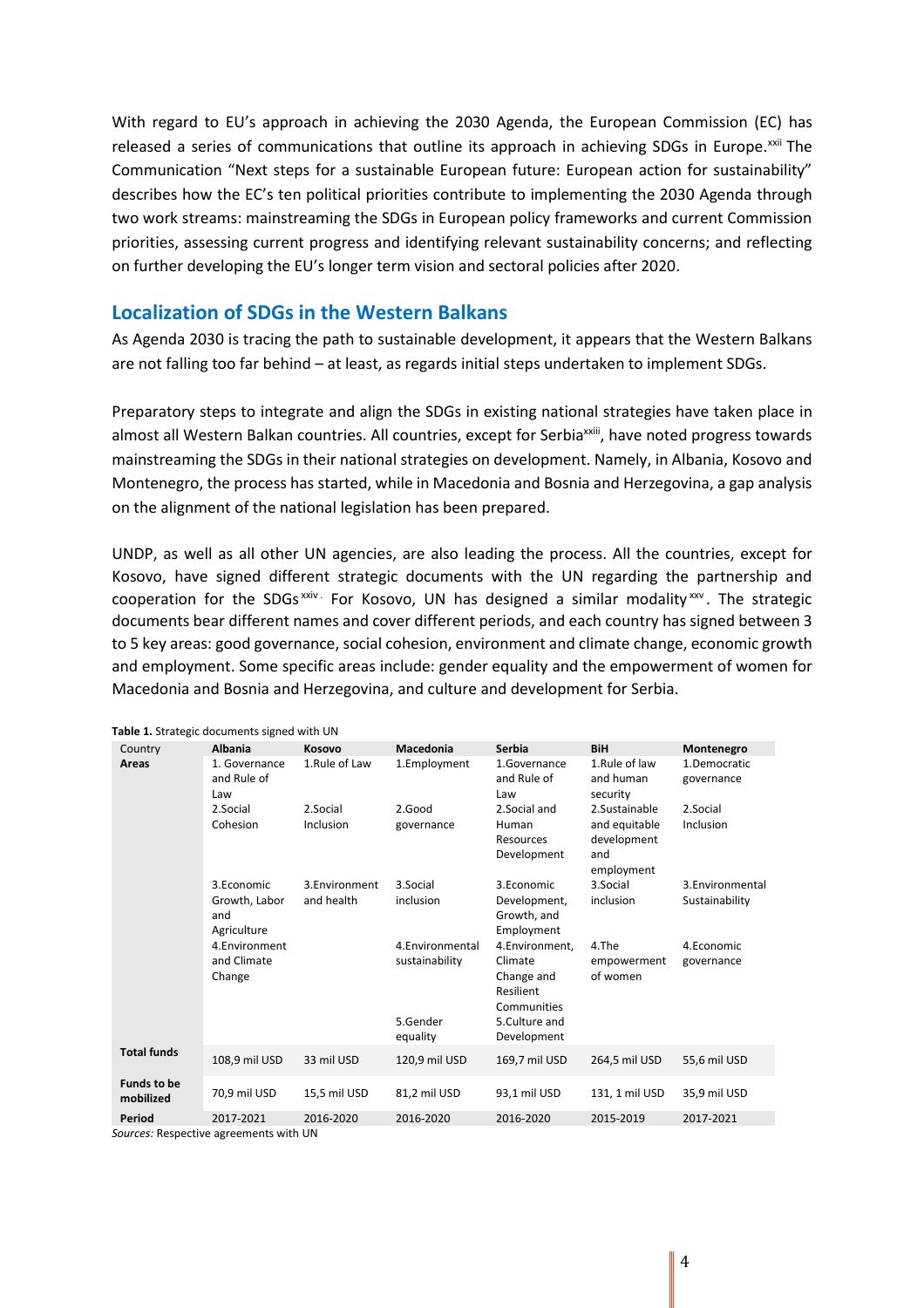Different institutions are leading the localization process of the SDGs, ranging from government offices to key ministries. For instance, the Government Office in Serbia, the Office of the Prime Minister in Albania<sup>xxvi</sup> and Kosovo<sup>xxvii</sup>, and the Office of the Vice President of the Government for Economic Issues in Macedonia are the primary institutions responsible for SDGs implementation; whilst in Montenegro it is the Ministry of Sustainable Development and Tourism through its Department for Sustainable Development and Integrated Coastal Zone management (ICZM), and in Bosnia-Herzegovina the Ministry of Finance and Treasury through its Sector Coordination of International Aid.

Moreover, inter-sectoral bodies have been established in Albania (Inter-Ministerial Committee for the achievement of SDGs), Macedonia (National Council for Sustainable Development) and Serbia (Inter-Sectoral Working Group of the Government for Agenda 2030).

#### **Western Balkan CSOs role in the process so far**

Mechanisms for the cooperation and meaningful involvement of civil society in SDGs processes do not exist across the region, with the exception of Montenegro.

Concerning the involvement of CSOs in the phase of aligning national documents with SDGs, there appears to be a lack of engagement in Bosnia-Herzegovina, Serbia and Macedonia, followed by a more positive approach in Albania and Kosovo. On the other hand, Montenegro sets out to be the best example of participatory approach that includes non-state actors. CSOs in Montenegro were consulted during the phase of translation of the SDGs in the national strategy, as well as on a regular basis with two representatives of CSOs in the National Council for Sustainable Development, Climate Changes and ICZM.

Besides this, in several countries, civil society was consulted through different events. In Albania and Macedonia, consultative events related to the alignment of SDGs with the national strategic framework were held by the leading institutions in which CSOs could take part. In both countries, a sectoral approach to policy coordination was adopted (Integrated Policy Management Groups in Albania coordinated by the Department of Development, Financing and Foreign Aid of the Prime Minister Office and the National Council for Sustainable development in Macedonia), involving line ministries, main donors, and others such as civil society and local government. In Kosovo, Civikos, the largest civil society platform with a membership of 205 CSOs, has initiated the promotion of SDGs to CSOs and the facilitation of their localization in consultation with civil society. Furthermore, the United Nations Kosovo Team (UNKT) is supporting the process of building of civil society capacities to integrate SDG targets and measure progress of results in the next few years. A micro capital grant agreement financed by UNDP, UNFPA, UNWOMEN and UNDOC was signed with the CIVIKOS platform.

Against this backdrop, even though in Montenegro and Kosovo, as well as in Albania and Macedonia there is a positive trend regarding the political willingness to include CSOs, the main challenge for CSOs to be involved in the accomplishment of Agenda 2030 in Western Balkans remains the lack of political willingness by the national authorities to predict certain roles for CSOs and to consider them as partners in these processes. What is more worrying is that across the regions, CSOs face trends of shrinking space, political instability x iii and frequent elections that hamper the possibility for their development, therefore their dedication to Agenda 2030. Another important challenge is the financial viability and sustainability of CSOs. Western Balkan countries note continuous deterioration of the dialogue between CSOs and public authorities.<sup>xxix</sup> Additionally, another key challenge remains the fact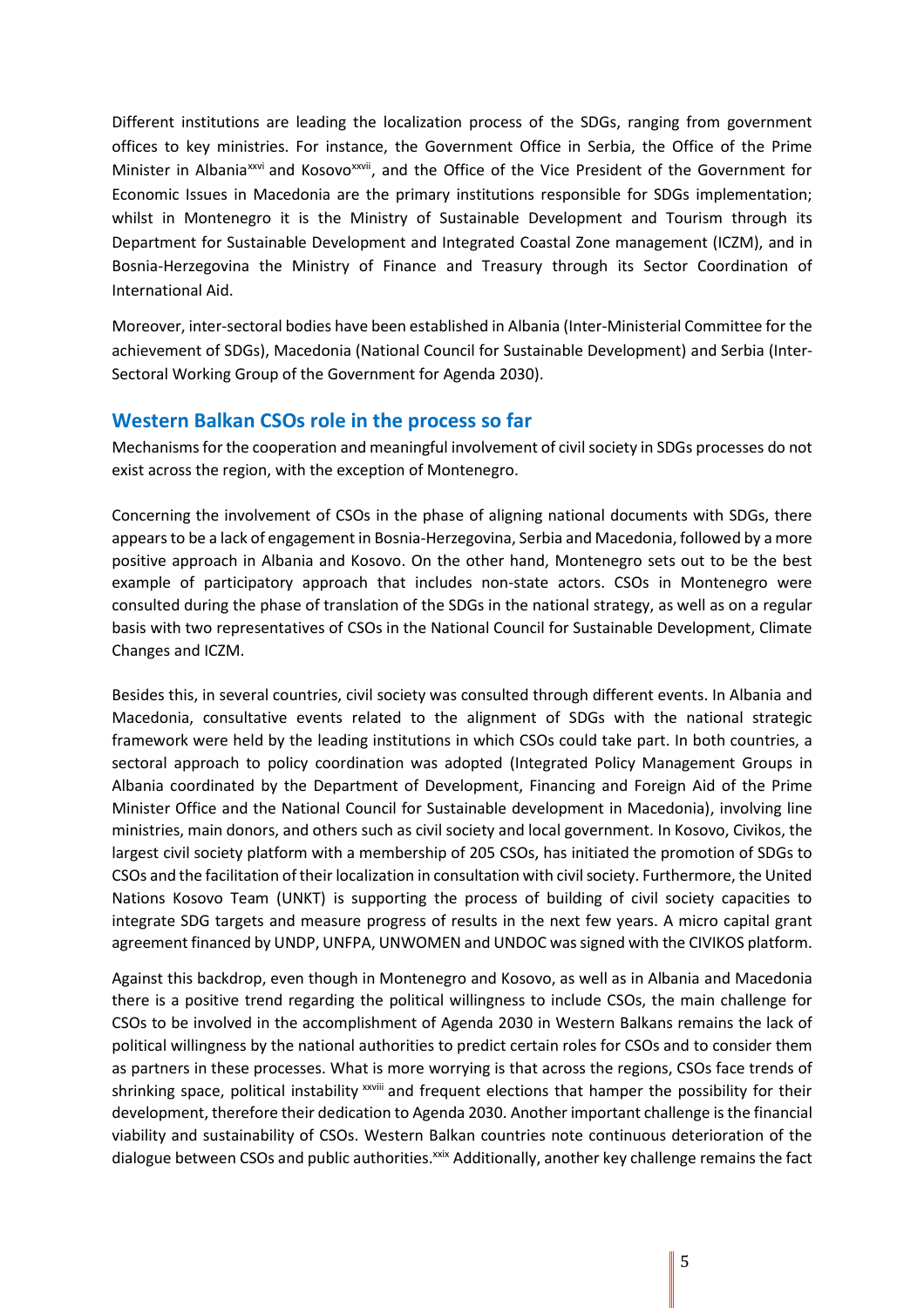that CSOs are uninformed about the SDGs, and their prospective role in all the phases or even recognizing how their existing activities are related to global issues.

#### **Box 2. Benefits from CSOs involvement in the SDGs**

The Second High Level Meeting in Nairobi agreed on and reassured the importance of civil society in sustainable development and in leaving no-one behind; in engaging with governments to uphold their commitments; and in being development actors in their own right<sup>1</sup>. Furthermore, according to the EU a vibrant civil society contributes to fulfilling the conditions for EU membership<sup>2</sup>. CSOs in the Western Balkans have proven their capacities to contribute to the democratic consolidations of their respective countries, to promote diversity and respect for human rights, and act as a voice that brings change to the most marginalized and poor citizens.

The collaboration of civil society with other stakeholders (national governments, international organizations, private sector, and academics) can provide numerous benefits in achieving Agenda2030:

- Watchdog activities pointing out to the existing gaps in policies, and addressing the most vulnerable ones;
- Raising awareness activities of burning issues and challenges and advocating for change;
- Bringing expert knowledge and experience and building solutions;
- Providing education, training and other capacity building activities;
- Delivering services to the ones in need for education, health and food;
- Disaster and humanitarian management;
- Experience in understanding the needs of the under-represented communities and the capability to effectively articulate the needs of their constituents;
- Encouraging citizen engagement;
- Promoting fundamental and universal values;
- Innovatively implementing their experience in fundraising for the implementation of the SDGs.

[1] The Nairobi Outcome Document was endorsed in plenary at the Second High-Level Meeting (HLM2) of the Global Partnership for Effective Development Co-operation in the presence of 4,600 delegates from 157 countries and twelve stakeholder groups – governments, civil society, business, foundations, members of parliament, trade unions, academia, regional organisations, youth, local governments and multi-lateral development banks and other international organisations. More here: <http://effectivecooperation.org/wp-content/uploads/2016/12/OutcomeDocumentEnglish.pdf> [2[\] https://ec.europa.eu/neighbourhood-enlargement/policy/policy-highlights/civil-society\\_en](https://ec.europa.eu/neighbourhood-enlargement/policy/policy-highlights/civil-society_en)

## **Recommendations and way forward**

#### **What can CSOs do?**

- Get more informed on the local and global SDG processes;
- Collaborate through wide coalitions on national, regional and global level;
- Mainstream the SDGs in their organizations strategic plan by connecting existing activities, provision of services and collected evidence from the ground;
- Monitor the ongoing process of localization of the SDGs at the national level (the detail level of the baseline, availability of data for the indicators, setting of priorities, involvement of citizens);
- Establish cooperation with the key stakeholders on national level;
- Raise public awareness and facilitate public debates on SDGs, in order to build the support and mobilize the public;
- Engage in innovation and collaboration with different stakeholders on fundraising for implementation of the SDGs;
- Hold governments accountable for what they have agreed by producing shadow reports, particularly thematic reviews on issue where national statistics are lacking;
- Develop a road map to facilitate cooperation in Western Balkans region on the possibilities of working together and finding means for implementation of the SDGs;
- Get involved in consultations in regional, EU, and global processes regarding the global agenda 2030.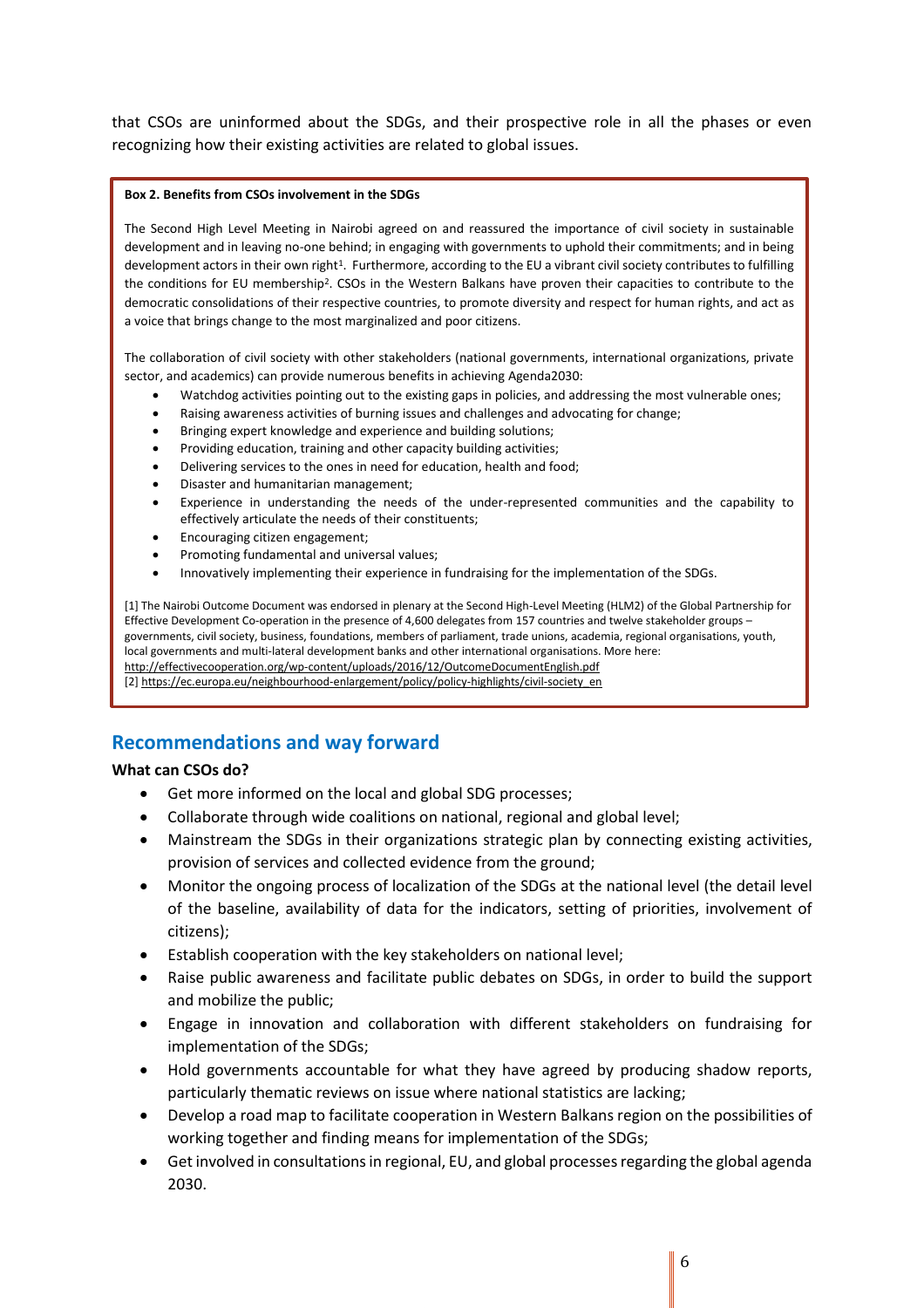#### **What can national governments do?**

- Ensure an enabling environment for civil society to be able to freely associate, assemble, and express. Also, provide favourable financial framework for CSOs to develop, as well as enable the dialogue and cooperation with civil society.
- Enable participation of different stakeholders (civil society, private sector, academia, and the wider public) in the design, delivery, monitoring and accountability of the SDGs in order to ensure that the goals are met for everyone;
- Involve CSOs in the implementation of SDGs, through particular institutional structures such as National Councils for Sustainable Development;
- Establish and conduct transparent, participatory, inclusive, and regular reporting mechanisms (review) on the implementation of the SDGs through a national body, which will include broad multi-stakeholder participation.
- Establish parliamentary group for debates concerning the global agenda 2030; Parliaments should hold hearings and engage CSOs, the media, and citizens on the importance of the SDGs and the progress being made.

#### **What can the UN do?**

- UN should facilitate cooperation and partnership between civil society and national and local governments, and encourage wide participation of different stakeholders;
- Local UN organizations should find innovative financial and nonfinancial ways to engage with CSOs on raising awareness activities among civil society on SDGs;
- UN should introduce to national CSOs relevant web-tools and internet possibilities to learn and contribute more to the Agenda2030.

#### **What can the EU do?**

- EU should further address through policies, advocacy and funding mechanisms the trend of shrinking space in Western Balkan countries, and the need for enabling environment for development of CSOs;
- EU should support the raising awareness and advocacy activities on development education and SDGs of CSOs (consider the possibility for WB CSOs to be involved as partners at DEAR calls for proposals);
- The EU delegations should ensure strong political ownership and avoid that implementation of the SDGs takes place in a political vacuum on national level in Western Balkans.
- EU should ensure that civil society is included in the implementation, as well as measuring the progress of the implementation and the actual impact of policies.